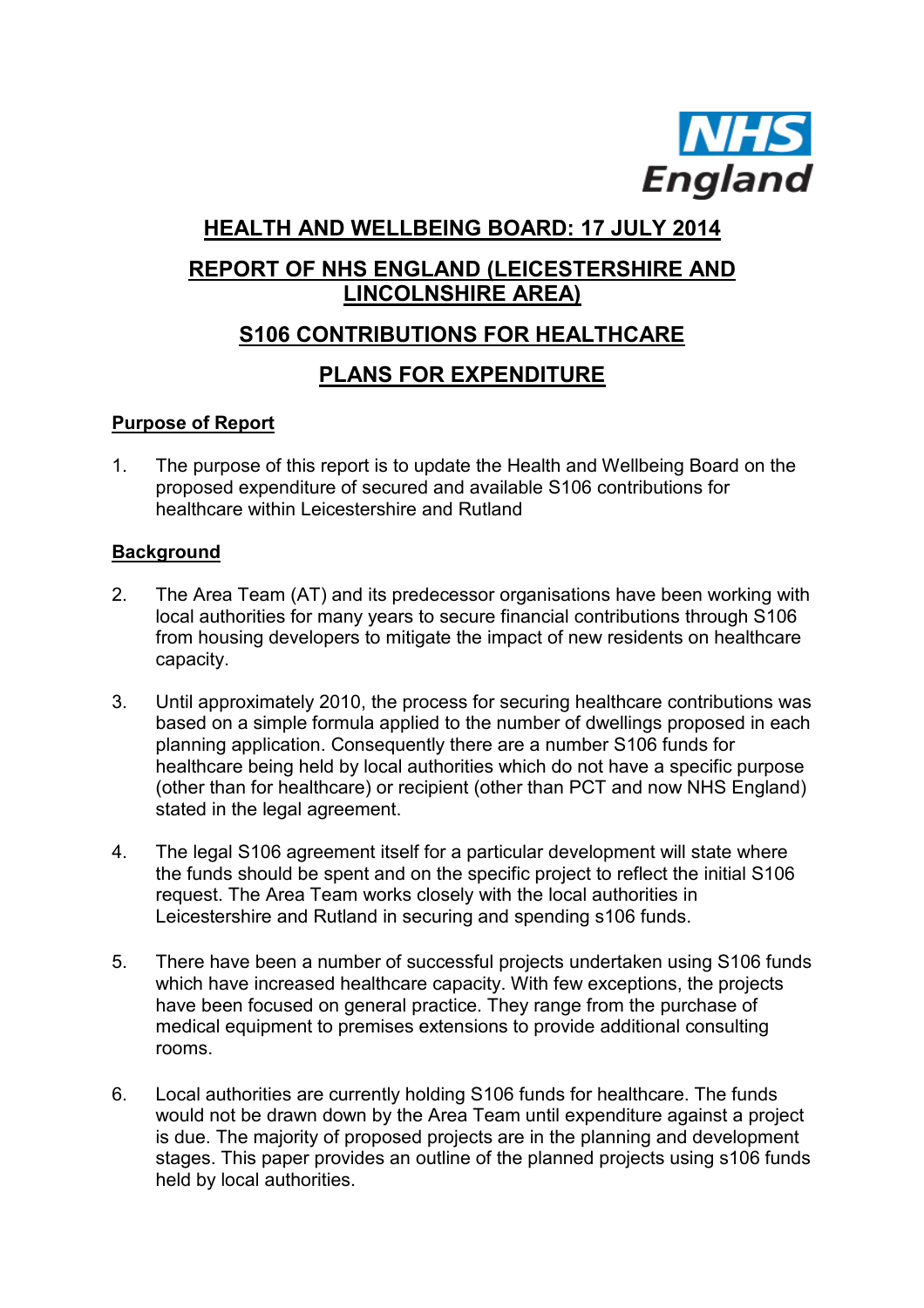- 7. The following tables show the most recent known position as notified by each local authority. There will be continued additions/reductions to the lists as S106 contributions are paid in/spent. The values may also change as the contributions are index linked.
- 8. The process of securing funds in Melton, Oadby and Wigston areas is not as well developed although consultation responses on the impact of growth on healthcare are always given to core strategy proposals. In Harborough District Council area, funds have been secured but are not yet available to spend.

| Location                  | <b>Amount Available</b> | <b>Proposed expenditure</b>                                                                                                                                                |
|---------------------------|-------------------------|----------------------------------------------------------------------------------------------------------------------------------------------------------------------------|
| Countesthorpe             | £178,661.55             | The Countesthorpe GP practice<br>has already built an extension to<br>provide additional clinic rooms.<br>These funds will be drawn down<br>asap                           |
| Littlethorpe              | £16,338                 | Bids are to be requested from the<br>Narborough practices                                                                                                                  |
| <b>Stoney Stanton</b>     | £195,792.21             | The Stoney Stanton GP practice<br>is proposing to use the funds to<br>build an extension to the existing<br>surgery. Awaiting full plans for<br>approval                   |
| Glenfield                 | £119,751.41             | The Glenfield GP practice is<br>proposing to use the funds to<br>bring into use and connect an<br>adjoining building for clinical use.<br>Awaiting full plans for approval |
| Leicester Forest East     | £6,709.40               | These funds have already been<br>spent on a new telephone system<br>to provide increased access for<br>patients. The funds will be drawn<br>down asap.                     |
| Whetstone<br><b>Blaby</b> | £2,339.84<br>£10,781.10 | These funds will be used in<br>conjunction with other<br>contributions when received.                                                                                      |

#### **Blaby District Council**

#### **Hinckley and Bosworth Borough Council**

| Location       | <b>Amount Available</b> | <b>Proposed expenditure</b>                                                                                          |
|----------------|-------------------------|----------------------------------------------------------------------------------------------------------------------|
| Hinckley       | £220,530.51             | Bids have been received from<br>Hinckley GP practices and<br>approved by the Area Team.<br>Awaiting approval by HBBC |
| <b>Barwell</b> | £15,219.48              | These funds will be used towards<br>the new GP surgery in Barwell                                                    |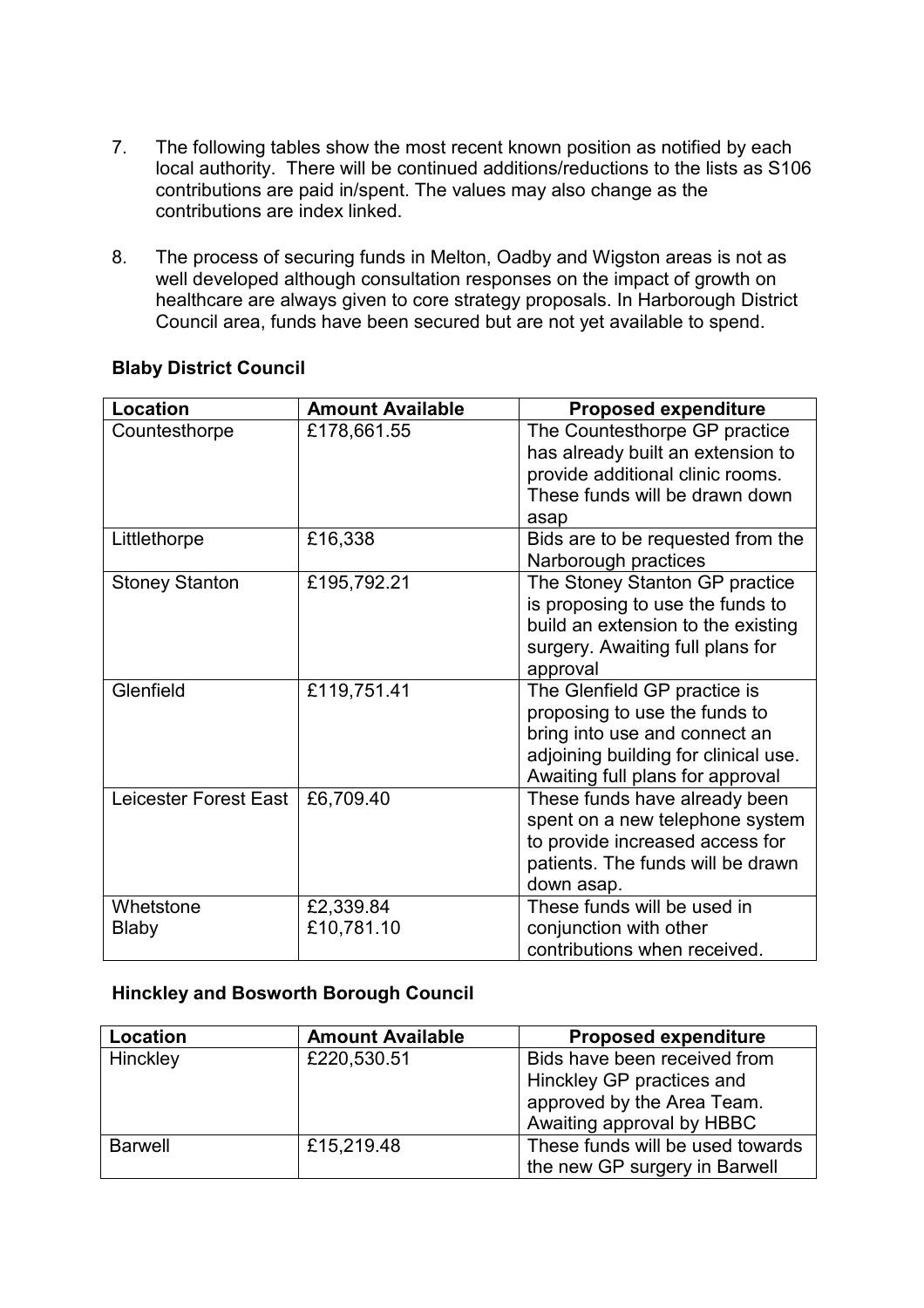|         |            | which is under discussion.                                                                                                                                                   |
|---------|------------|------------------------------------------------------------------------------------------------------------------------------------------------------------------------------|
| Desford | £22,173.00 | Funds to be used by Desford GP<br>practice to bring into use garage<br>as admin space which will<br>release other space for clinical<br>use. Awaiting planning<br>permission |
| Ratby   | £44,334.00 | Funds to be used by Ratby GP<br>practice to build an extension.<br>Awaiting approval by HBBC                                                                                 |

### **North West Leicestershire District Council**

| <b>Location</b> | <b>Amount Available</b> | <b>Proposed expenditure</b>        |
|-----------------|-------------------------|------------------------------------|
| Ashby           | £221,457.59             | The funds will be used towards     |
|                 |                         | the new GP surgery in Ashby or     |
|                 |                         | to support the CCG in the          |
|                 |                         | reconfiguration of services        |
|                 |                         | following the community hospital   |
|                 |                         | review. Bid awaited from CCG.      |
| Coalville       | £205,184.99             | A project is being worked up to    |
| Ellistown       | £48,858.52              | potentially relocate two Coalville |
|                 |                         | GP practices into MRC building.    |
|                 |                         | The proposal is subject to         |
|                 |                         | approval by the Area Team and      |
|                 |                         | consultation with patients.        |
| Hugglescote     | £10,408.85              | The Hugglescote practice is        |
|                 |                         | putting together a bid to spend    |
|                 |                         | the funds on equipment             |
| Measham         | £39,063.65              | The Measham practice is            |
|                 |                         | currently upgrading current        |
|                 |                         | clinical rooms to increase         |
|                 |                         | capacity. The funds will be drawn  |
|                 |                         | down asap                          |
| <b>Ibstock</b>  | £144,142.00             | The Ibstock GP practice has        |
|                 |                         | plans to extend the Ibstock        |
|                 |                         | surgery and is working on this     |
|                 |                         | currently.                         |
| Kegworth        | £82,937.64              | NWLDC has said that the funds      |
|                 |                         | must be spent in Kegworth so this  |
|                 |                         | has been raised with the           |
|                 |                         | neighbouring Area Team who         |
|                 |                         | hold the contract with the local   |
|                 |                         | GP surgery in Kegworth             |

# **Charnwood Borough Council**

| Location | <b>Amount Available</b> | <b>Proposed expenditure</b>        |
|----------|-------------------------|------------------------------------|
| Anstey   | £61,404.70              | The Anstey practice has been       |
|          |                         | ' made aware of this and proposals |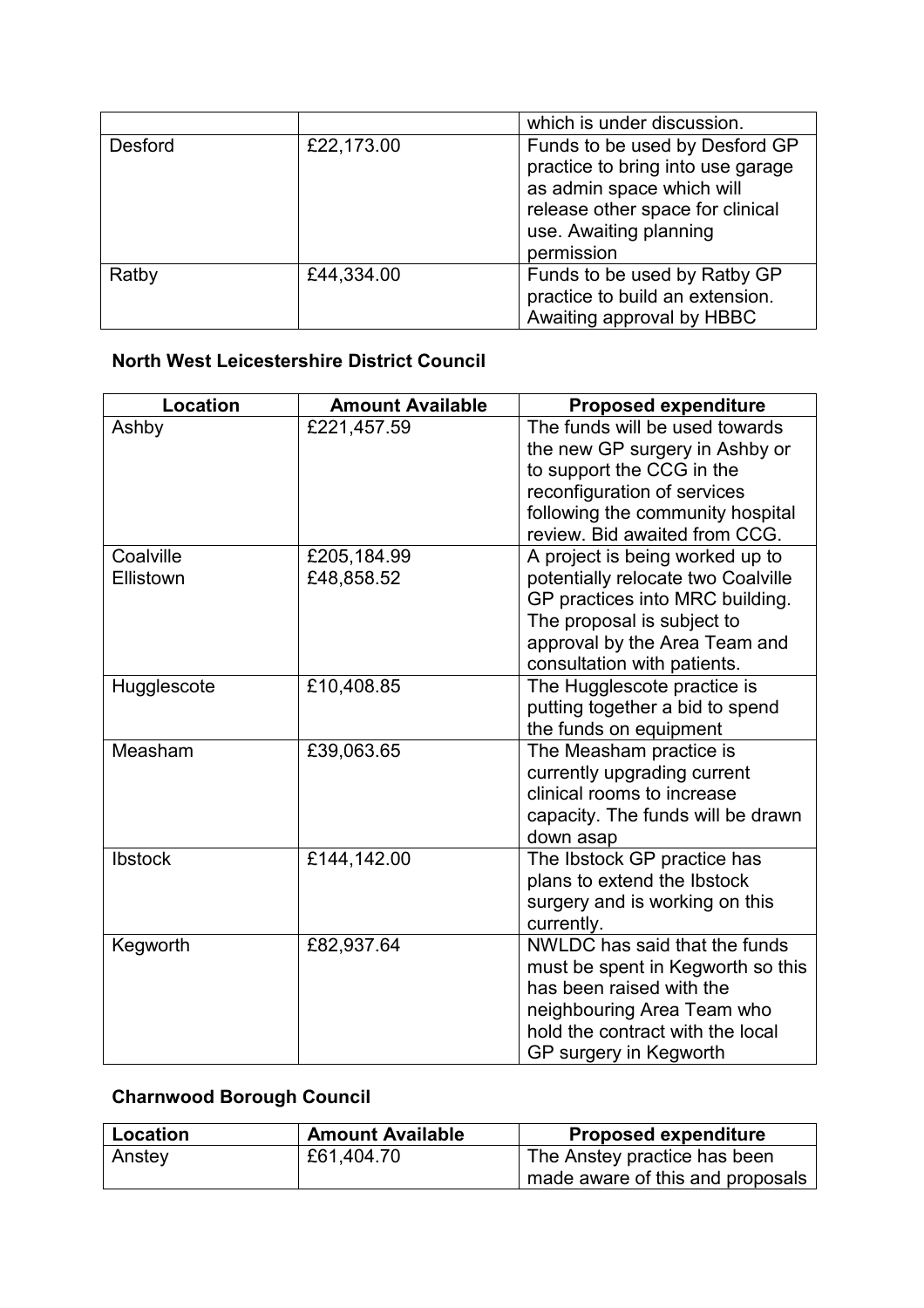|                        |             | are awaited.                         |
|------------------------|-------------|--------------------------------------|
| Barrow upon Soar       | £49,903.83  | The Barrow Health Centre             |
|                        |             | practice has submitted proposals     |
|                        |             | to increase capacity through         |
|                        |             | bringing into use an unused          |
|                        |             | storage space and create an          |
|                        |             | additional clinic room. This is      |
|                        |             | currently going through approval     |
|                        |             | processes.                           |
| Hathern                | £135,137.26 | The Hathern practice has been        |
|                        |             | made aware of this and proposals     |
|                        |             | are awaited.                         |
|                        |             |                                      |
| Loughborough           | £424,802.40 | Allocated to Pinfold Gate HC GP      |
|                        |             | practice in Loughborough to fund     |
|                        |             | the expansion of their surgery.      |
|                        |             | Awaiting approval through NHS        |
|                        |             | Property Services process.           |
| Mountsorrel            | £6,301.91   | These funds have already been        |
|                        |             | used to increase capacity at         |
|                        |             | Linkfield Road GP surgery,           |
|                        |             | Mountsorrel. The funds will be       |
|                        |             | drawn down asap.                     |
| Quorn                  | £91,930.15  | The Quorn practice has been          |
|                        |             | made aware of this and proposals     |
|                        |             | are awaited.                         |
| Rothley                | £200,454.65 | Approx £6000 has been used to        |
|                        |             | carry out a feasibility study on the |
|                        |             | expansion of the Alpine House        |
|                        |             | surgery in Mountsorrel which is      |
|                        |             | the main recipient of Rothley        |
|                        |             | patients (funds to be drawn down     |
|                        |             | asap). The remainder of the          |
|                        |             | funds will be used to carry out the  |
|                        |             | extension. Full plans awaited        |
| Shepshed               | £34,518.59  | The funds have been spent on         |
|                        |             | internal works to Forest House       |
|                        |             | GP surgery Shepshed to provide       |
|                        |             | additional clinic rooms. Funds to    |
|                        |             | be drawn down asap                   |
| Sileby                 | £224,186.12 | The two Sileby GP practices have     |
|                        |             | been made aware of the               |
|                        |             | availability of the funds and are    |
|                        |             | working up proposals for its         |
|                        |             | expenditure. The Highgate            |
|                        |             | surgery has already put in a         |
|                        |             |                                      |
|                        |             | proposal for the use of some of      |
|                        |             | the funds (equipment) which is       |
|                        |             | going through the approval           |
|                        |             | processes                            |
| <b>Woodhouse Eaves</b> | £11,000     | These funds can only be spent at     |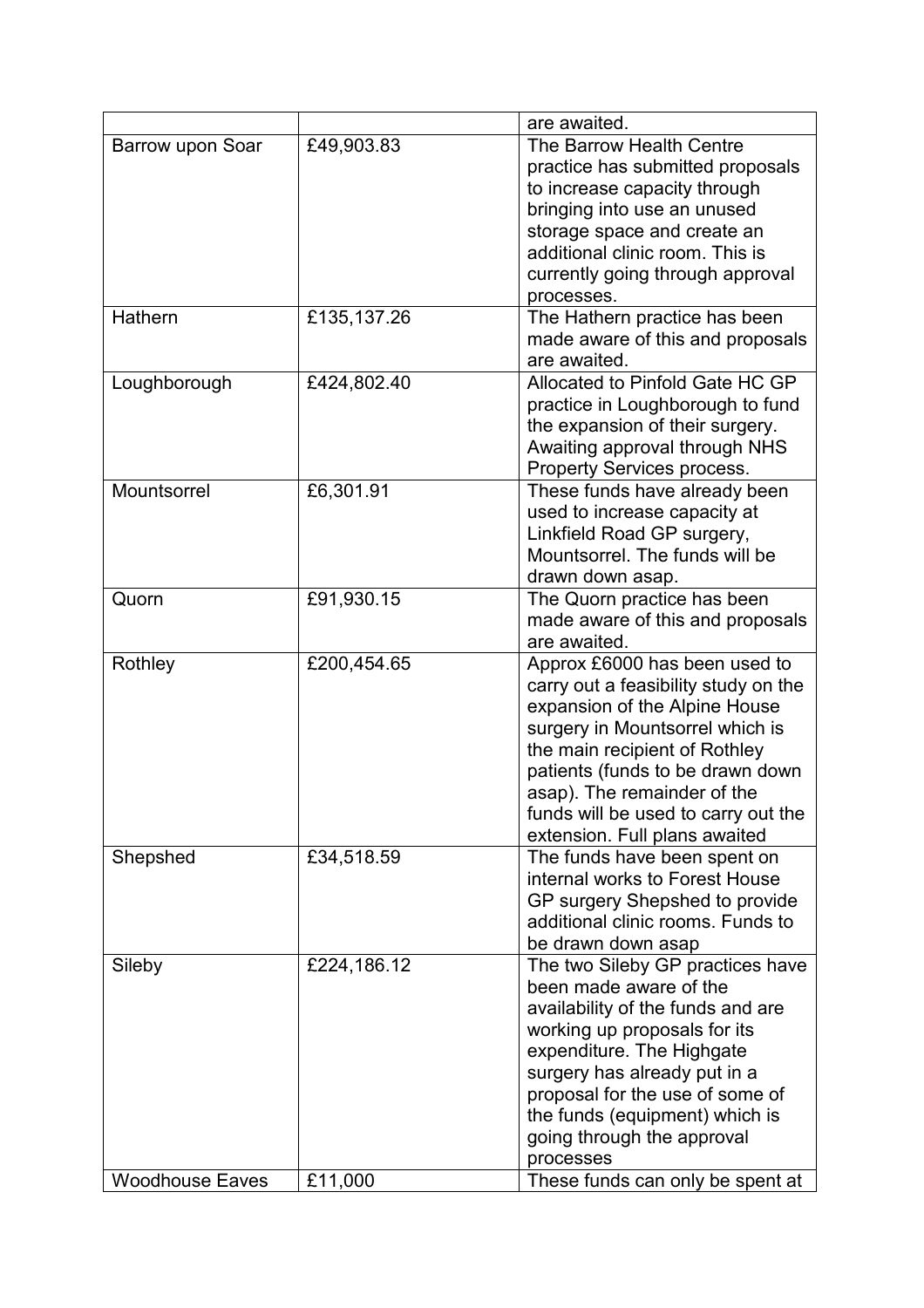| the Woodhouse Eaves GP           |
|----------------------------------|
| surgery. The practice has been   |
| made aware of this and proposals |
| are awaited.                     |

#### **Future Arrangements for negotiating developer contributions**

There has been ongoing debate amongst planning officers across Leicester and Leicestershire (and nationally) as to the approach that should be taken to assess requests from infrastructure providers for developer contributions.

The legal and policy framework relating to planning obligations has changed significantly in recent years with the advent of the Community Infrastructure Levy (CIL) Regulations (which also govern the use of S106) in 2010 and the publication of the National Planning Policy Framework (NPPF) in 2012 which had the effect of cancelling the previous Government Guidance on Planning Obligations (Circular 05/2005).

The effect of these changes is that all requests for Planning Obligations must now be judged against the three tests set out in the NPPF and the CIL regulations. The tests are as follows:

- (a) necessary to make the development acceptable in planning terms;
- (b) directly related to the development; and
- (c) fairly and reasonably related in scale and kind to the development.

Whilst these tests are not new it is worthy of note that the status of the tests has changed and some of the other presumptions relating to planning obligations no longer exist. The effect of the change has been to place increased pressure on planning authorities to rigorously assess obligation requests on the basis of the three tests; inevitably such assessments can be subjective and involve a large degree of planning judgment.

| "CIL Test"<br><b>Regulation 122</b><br>Community<br>Infrastructure<br>Regulations 2010 | <b>Definition and Explanation</b>                                                                                                                                                                                                             | <b>Evidence Required</b>                                                                                                                                                                                                                                                                       |
|----------------------------------------------------------------------------------------|-----------------------------------------------------------------------------------------------------------------------------------------------------------------------------------------------------------------------------------------------|------------------------------------------------------------------------------------------------------------------------------------------------------------------------------------------------------------------------------------------------------------------------------------------------|
| 1. Necessary to<br>make the<br>development<br>acceptable in<br>planning terms          | Needed to mitigate an<br>а.<br>unacceptable impact of<br>development.<br>Needed following an<br>b.<br>assessment of existing<br>and planned<br>infrastructure capacity.<br>Needed to mitigate an<br>С.<br>impact up to a minimum<br>standard. | Clear demonstration of the<br>L.<br>"minimum standard" of<br>service provision,<br>Clear demonstration of<br>Ш.<br>how existing minimum<br>service provision is funded<br>and whether said funding<br>streams include allowance<br>for population growth.<br>The extent of current and<br>III. |

#### **Application of the CIL (S106) Tests**